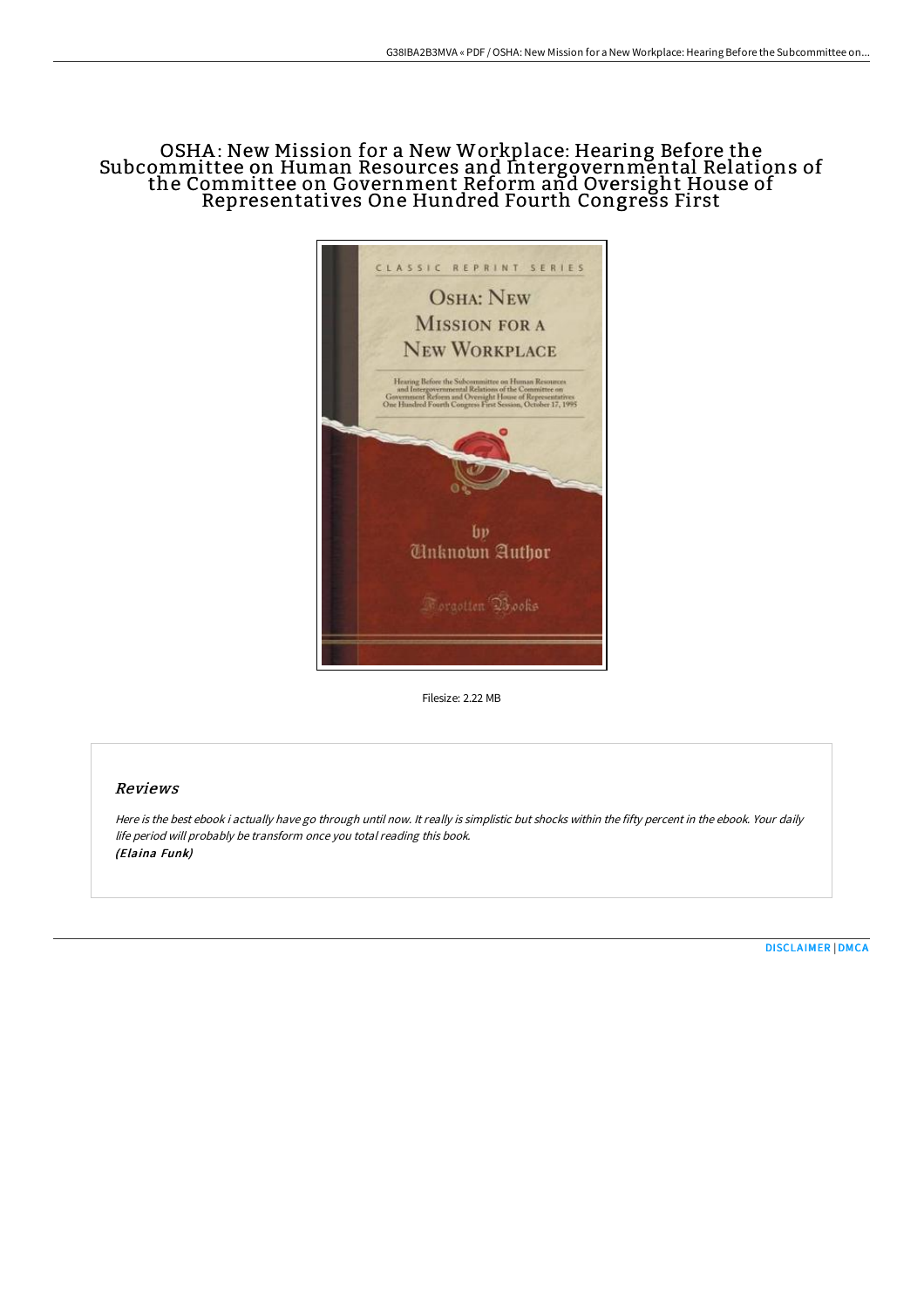## OSHA: NEW MISSION FOR A NEW WORKPLACE: HEARING BEFORE THE SUBCOMMITTEE ON HUMAN RESOURCES AND INTERGOVERNMENTAL RELATIONS OF THE COMMITTEE ON GOVERNMENT REFORM AND OVERSIGHT HOUSE OF REPRESENTATIVES ONE HUNDRED FOURTH CONGRESS FIRST



Forgotten Books, United States, 2015. Paperback. Book Condition: New. 229 x 152 mm. Language: English . Brand New Book \*\*\*\*\* Print on Demand \*\*\*\*\*.Excerpt from Osha: New Mission for a New Workplace: Hearing Before the Subcommittee on Human Resources and Intergovernmental Relations of the Committee on Government Reform and Oversight House of Representatives One Hundred Fourth Congress First Session, October 17, 1995 The subcommittee met, pursuant to notice, at 2 p.m., in room 2247, Rayburn House Office Building, Hon. Christopher Shays (chairman of the subcommittee) presiding. Present: Representatives Shays, Morella, Souder, Martini, Scarborough, Lantos, Green, and Fattah. Staff present: Lawrence J. Halloran, staff director and counsel; Doris F. Jacobs, associate counsel; Christopher Allred, professional staff member; and Thomas M. Costa, clerk; Cheryl Phelps, minority professional staff member; and Elisabeth Campbell, minority staff assistant. Mr. Shays. I would like to call the hearing to order, welcome our witnesses on our three panels and welcome our guests to this hearing. I would like to begin by reading the fine observation that was made by someone recently. It goes this way, In the public s view, OSHA been driven too often by numbers and rules, not by smart enforcement and results. Business complains about overzealous and burdensome rules. Many people see OSHA as an agency so enmeshed in its own red tape that it has lost sight of its own mission. And too often, a one-size-fits-all regulatory approach has treated conscientious employers no differently from those who put workers needlessly at risk. The source of this critique? The Chamber of Commerce? No. The National Federation of Independent Businesses? No. Newt Gingrich? No. This candidate assessment comes from the Occupational Safety and Health Administration (OSHA), announcing The New OSHA - Reinventing Worker Safety and Health. This oversight hearing will examine OSHA s efforts to...

B Read OSHA: New Mission for a New Workplace: Hearing Before the Subcommittee on Human Resources and [Intergovernmental](http://techno-pub.tech/osha-new-mission-for-a-new-workplace-hearing-bef.html) Relations of the Committee on Government Reform and Oversight House of Representatives One Hundred Fourth Congress First Online

B Download PDF OSHA: New Mission for a New Workplace: Hearing Before the Subcommittee on Human Resour ces and [Intergovernmental](http://techno-pub.tech/osha-new-mission-for-a-new-workplace-hearing-bef.html) Relations of the Committee on Government Reform and Oversight House of Representatives One **Hundred Fourth Congress First**